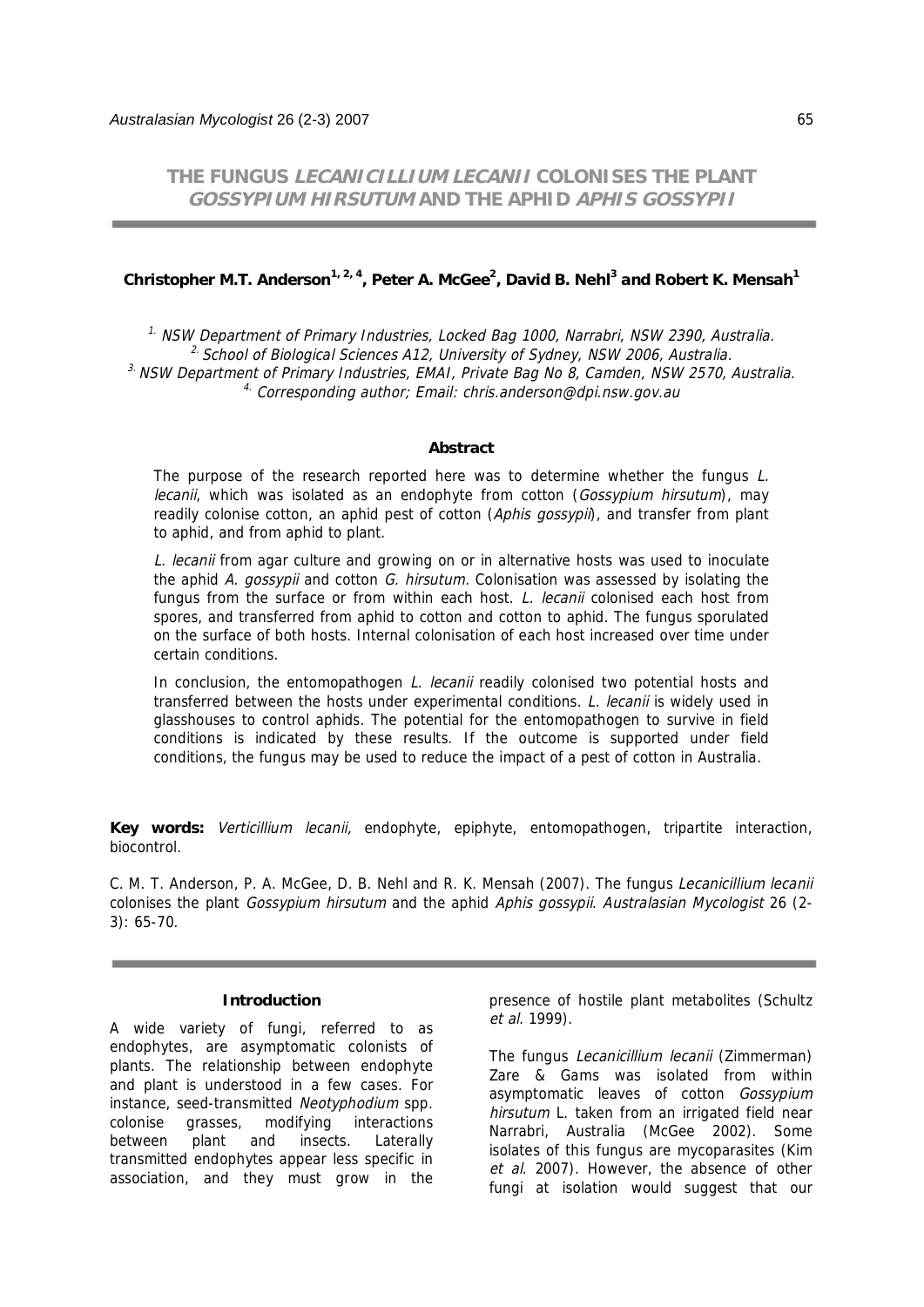isolate was not associated with another fungus. L. lecanii is also an entomopathogen used to control aphids and whiteflies in glasshouses (Inglis et al. 2001) where high humidity prevails (Gillespie & Claydon 1989). The lifecycle of *L. lecanii* is poorly documented.

Endophytic colonisation of maize (Bing & Lewis 1992) and epiphytic occupation of leaf surfaces (Meyling & Eilenberg 2006) by the entomopathogen Beauveria bassiana (Balsamo) Vuillemin indicates that some entomopathogens may persist on plants in the absence of insect hosts. The plant provides the fungus with a nutritious, stable and long lived (relative to an insect) environment, with the added advantage that contact with an insect host is possible. Thus L. lecanii may have two hosts: insect and plant. Alternatively, the isolate of L. lecanii from cotton may be an endophyte lacking the capacity to colonise an insect host.

The potential for transfer by L. lecanii between different hosts is unknown. If transfer takes place, then the tripartite interaction may have potential to regulate damaging populations of insect pests in the field. Interactions between three different organisms are simpler to study in controlled conditions than the field. The purpose of the research reported here was to determine whether *L. lecanii* may readily colonise cotton G. hirsutum, an aphid pest of cotton Aphis gossypii Glover, and transfer from plant to aphid, and from aphid to plant.

## **Materials and methods**

A colony of A. gossypii was established on cotton seedlings (cv. Sicala V2) growing in sterilised potting medium (McGee et al. 1997) and maintained in a growth cabinet with a 13/11 h day/night cycle (28/22 C). Photosynthetically active radiation was approximately 350  $\mu$ mol m<sup>-2</sup> s<sup>-1</sup> at the soil surface.

L. lecanii from cotton (McGee 2002) was cultured on potato dextrose agar (PDA) at 23°C. A spore/mycelium suspension (approx. 1  $\times$  10<sup>7</sup> spores mL<sup>-1</sup>) was harvested from cultures in sterile de-ionised water and used to inoculate aphids and leaves of cotton (Kanagaratnam et al. 1982).

# **The potential for L. lecanii to colonise A. gossypii**

A surface sterilised leaf of cotton (cv. Sicala V2), from a plant maintained in an aphid-free growth cabinet, was placed on a disk of moistened sterile filter paper in a Petri dish (15 cm diameter). Twenty medium-sized adult apterous aphids were placed on the leaf. Pilot studies indicated that aphids readily fed on excised leaves for up to 14 d. Aphids were sprayed either with a spore suspension of L. lecanii or sterile de-ionised water as the control. Petri dishes were sealed with Parafilm™. After 7 d, mortality among aphids was calculated as the number of dead aphids in each of five replicate Petri dishes expressed as a percentage of the total number of live and dead aphids in the dish. A sub-sample of live aphids from inoculated and uninoculated dishes was either surface sterilised by dipping briefly in ethanol (70% w/v), or taken directly from a dish, and pressed gently into PDA. The aphids were incubated at 23°C for 7 d and emergence of L. lecanii noted. The experiment was repeated. Pooled *t*-tests were used to detect differences in mortality.

# **The potential for L. lecanii to colonise cotton**

# **Treatments**

Cotton leaves may be colonised by airborne spores of the fungus. Alternatively, the fungus may be vectored by aphids. Growth and subsequent colonisation of cotton by the fungus may be enhanced by the presence of aphid exoskeletons and honey dew, which are both common on aphid infested plants. Endophytic colonisation of cotton may be enhanced by the disruption of the epidermis that occurs when aphids feed (Pollard 1973). Therefore we designed treatments to mimic conditions at the leaf surface that may occur during aphid infestation. Sucrose (2% w/v) was added to the inoculum to provide additional energy to fungal spores for colonisation of leaves as would be present on leaves saturated with aphid honey dew. Chitin  $(0.025$  g mL<sup>-1</sup>) was added to inoculum to simulate shed aphid exoskeletons. Fine emery paper was gently pressed once against the adaxial leaf surface to cause minor disruption of the epidermis and allow direct penetration of fungal spores into the leaf. This "leaf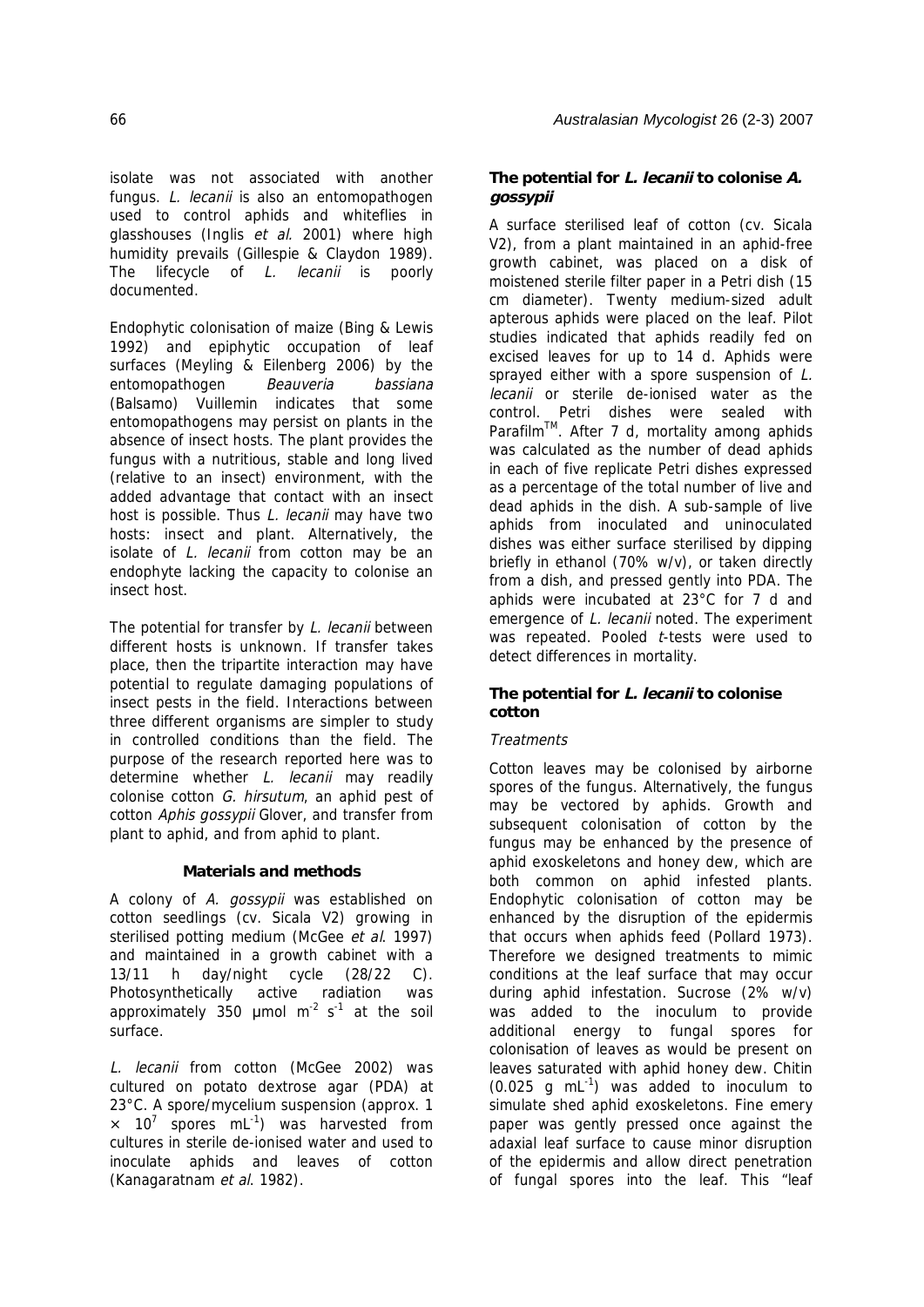damage" treatment was not a direct simulation of aphid damage, as this is not possible. It was intended to allow easier access of fungal spores into the leaf during inoculation, as is expected to occur on leaves damaged by aphid feeding.

Inoculum of L. lecanii with the surfactant Pulse<sup>™</sup> at a rate of 0.02% w/v was applied to the adaxial leaf surface with a camel hair brush. Seven treatment combinations were chosen: 1) spores in sucrose; 2) spores mixed with chitin; 3) spores in water applied to a damaged leaf; 4) spores mixed with chitin applied to a damaged leaf; 5) spores in sucrose applied to a damaged leaf; 6) spores in sucrose and chitin with no leaf damage; and 7) spores in sucrose and chitin with leaf damage. We controlled these treatments by applying spores in water with Pulse™ to undamaged leaves. Leaves were wrapped with clear plastic food wrap following inoculation to retain high relative humidity at the leaf surface. The plastic wrap was removed after 2 d.

Each treatment was randomly applied to a half-leaf (as delineated by the mid-vein) of the four youngest fully expanded leaves on a plant at the six true leaf stage. Each half leaf was considered to be one replicate. Five groups of five plants were inoculated, so there were five replicates (half leaves) per treatment in each group of five plants. The five groups would then be randomly selected at different points in time for re-isolation of the fungus.

### Isolation

Five plants were randomly chosen and leaves removed for isolation of L. lecanii at seven, 14, 28, or 35 d after inoculation. Each half-leaf was pressed against PDA to determine whether the fungus was present on the leaf surface. Leaves were then surface-sterilised and incubated on PDA to determine whether the fungus was present inside the leaf. A subsample of surface sterilised leaf fragments was pressed against PDA to determine the effectiveness of surface sterilization (Dingle & McGee 2003). Plates were kept at 23°C for 7 d and then examined microscopically for the emergence of *L. lecanii*. The frequency of isolation of L. lecanii from the surface and within leaves was compared using likelihood

Chi-square analysis to determine dependency between isolation and inoculation treatment. A sub-sample of inoculated leaves was also examined microscopically to determine where spores were located, whether or not spores had germinated and grown into the leaf, and where the fungus penetrated the leaf surface.

## **Transfer of L. lecanii from inoculated aphids to uninoculated cotton**

Five leaves, heavily infested with A. gossypii, were each placed on disks of moistened filter paper in Petri dishes. Aphids were sprayed with a suspension of L. lecanii and dishes were sealed with Parafilm<sup>TM</sup>. After 24 h, 15 aphids from each dish were carefully transferred with a camel hair brush onto each of five fresh uninoculated cotton leaves under the same experimental conditions. The brush was briefly soaked in 70% ETOH to kill any spores on the brush. After 6 d, aphids were removed from leaves, leaves were cut into fragments, pressed against PDA to determine colonisation of the leaf surface, and then surface-sterilized in 70% ETOH and 5% hypochlorite for 5 minutes and placed on PDA to determine internal colonisation by *L. lecanii*. A subsample of aphids was also pressed into PDA, or surface sterilised by briefly soaking in 70% ETOH and then pressed into PDA, incubated for  $7$  d, and examined for emergence of  $L$ . lecanii.

### **Transfer of L. lecanii from inoculated cotton to uninoculated aphids**

Leaves of similar size and age on cotton plants were either 1) inoculated with L. lecanii, or 2) painted with sterile distilled water, or 3) left untreated. Experimental leaves were excised from the plant 7 d after inoculation, rinsed in sterile distilled water, and placed adaxial side down on a moistened 5 cm disk of Whatman no. 1 filter paper in a Petri dish (15 cm diameter). Ten uninoculated aphids were placed on each leaf. Dishes were sealed with Parafilm. After 7 d, a sub-sample of aphids from each treatment was placed on PDA, or surface sterilised and then placed on PDA. A sub-sample of leaf fragments from each treatment was also pressed against PDA, and then surface-sterilized and placed on PDA. Aphids, leaf presses and leaf fragments were incubated for one week and then examined for emergence of L. lecanii.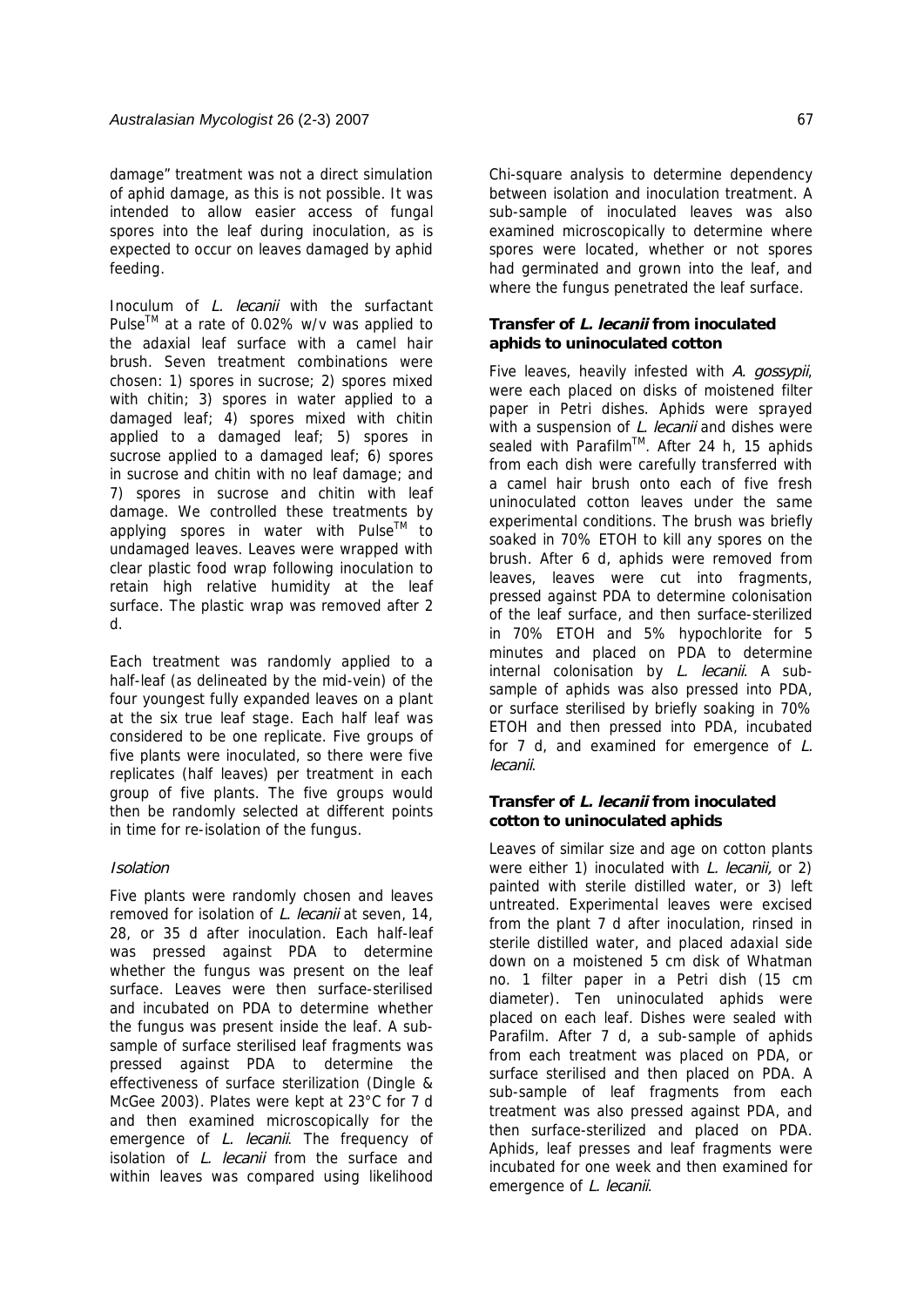#### **Results**

### **The potential for L. lecanii to colonise A. gossypii**

The mortality of inoculated aphids was 50 and 56% in each experiment. The mortality of uninoculated aphids was 15 and 10% in each experiment respectively, and these differences were significant in each experiment (P < 0.01). L. lecanii was isolated from two of 15 and 6 of 25 inoculated aphids previously surface sterilized with ethanol, and from 14 of 20 and 15 of 15 un-sterilized aphids, respectively. The fungus was not isolated from any uninoculated aphids. The fungus was also observed growing from the exoskeleton of living aphids and was apparent on shed exoskeletons and cadavers. Some colonised, dead aphids were attached by hyphae to the inner surface of the Petri dish.

# **The potential for L. lecanii to colonise cotton**

### Endophytic colonisation

Isolation of L. lecanii from surface sterilised cotton leaves was dependent upon the method used to apply inoculum (Likelihood  $\chi^2 = 68.62$ ,  $p < 0.001$ , df = 7) and the length of time from inoculation to isolation (Likelihood  $\chi^2 = 30.09$ ,  $p \le 0.001$ , df = 4). L. lecanii was isolated more frequently from damaged surface sterilised leaves ( $y = 103.875x - 0.75$ ,  $r^2 =$ 0.316,  $n = 16$ ,  $P = 0.233$ ) than undamaged surface sterilised leaves ( $y = 53.813x - 1.06$ ,  $r^2$  $= 0.574$ ,  $n = 16$ ,  $P = 0.02$ ) over time. The fungus was isolated from 100% of damaged leaves after 35 d but much less frequently from undamaged leaves.

### Epiphytic colonisation

Inoculation treatment did not influence isolation of L. lecanii from the surface of leaves (Likelihood  $\chi^2 = 11.82$ ,  $p = 0.107$ , df = 7). Frequency of isolation of the fungus from the leaf surface decreased as time from inoculation increased (Likelihood  $\chi^2 = 45.16$ ,  $p$  $<$  0.001, df = 4). The decrease was linear over time ( $y = 114x - 2.068$ ,  $r^2 = 0.63$ ,  $n = 32$ ,  $P <$ 0.001).

### **Microscopy**

Spores of L. lecanii were aggregated adjacent to veins of inoculated leaves. Spores germinated on the leaf epidermis and appeared to penetrate directly from appressoria on the surface of epidermal cells and between epidermal cells.

### **The potential for L. lecanii to transfer from inoculated aphids to uninoculated cotton**

L. lecanii was isolated from the surface of 100% of leaf fragments, and from within an average of 35% of leaf fragments after 7 d. The fungus was also isolated from 82% of non surface-sterilised aphids, but not from surface sterilised aphids.

### **Transfer of L. lecanii from inoculated cotton to uninoculated aphids**

L. lecanii was isolated from 75% of aphids on inoculated leaves and from no aphids from uninoculated leaves. The fungus was not isolated from surface-sterilised aphids. The fungus was present at the surface of all inoculated leaves, and was detected on one uninoculated leaf, indicating minor crosscontamination potentially during the isolation process.

### **Discussion**

An apparently endophytic isolate of L. lecanii colonised leaves of cotton and aphids under the experimental conditions. The fungus transferred from leaf to insect and insect to leaf. Though the degree of colonisation differed between experiments, the fungus killed aphids, and did not cause obvious disease in leaves of cotton. While the fungus did not always kill aphids within 7 d, in two experiments direct inoculation with spores resulted in substantial mortality, indicating that density of inoculum and time are directly related to aphid mortality. While the fungus did not persist for long on the leaf surface, it was isolated from within leaves up to 35 d after inoculation suggesting an endophytic life strategy. Longer incubation and leaf damage increased the likelihood of the inoculated fungus being recovered from within the leaf suggesting that insects are important in the establishment of this isolate of L. lecanii as an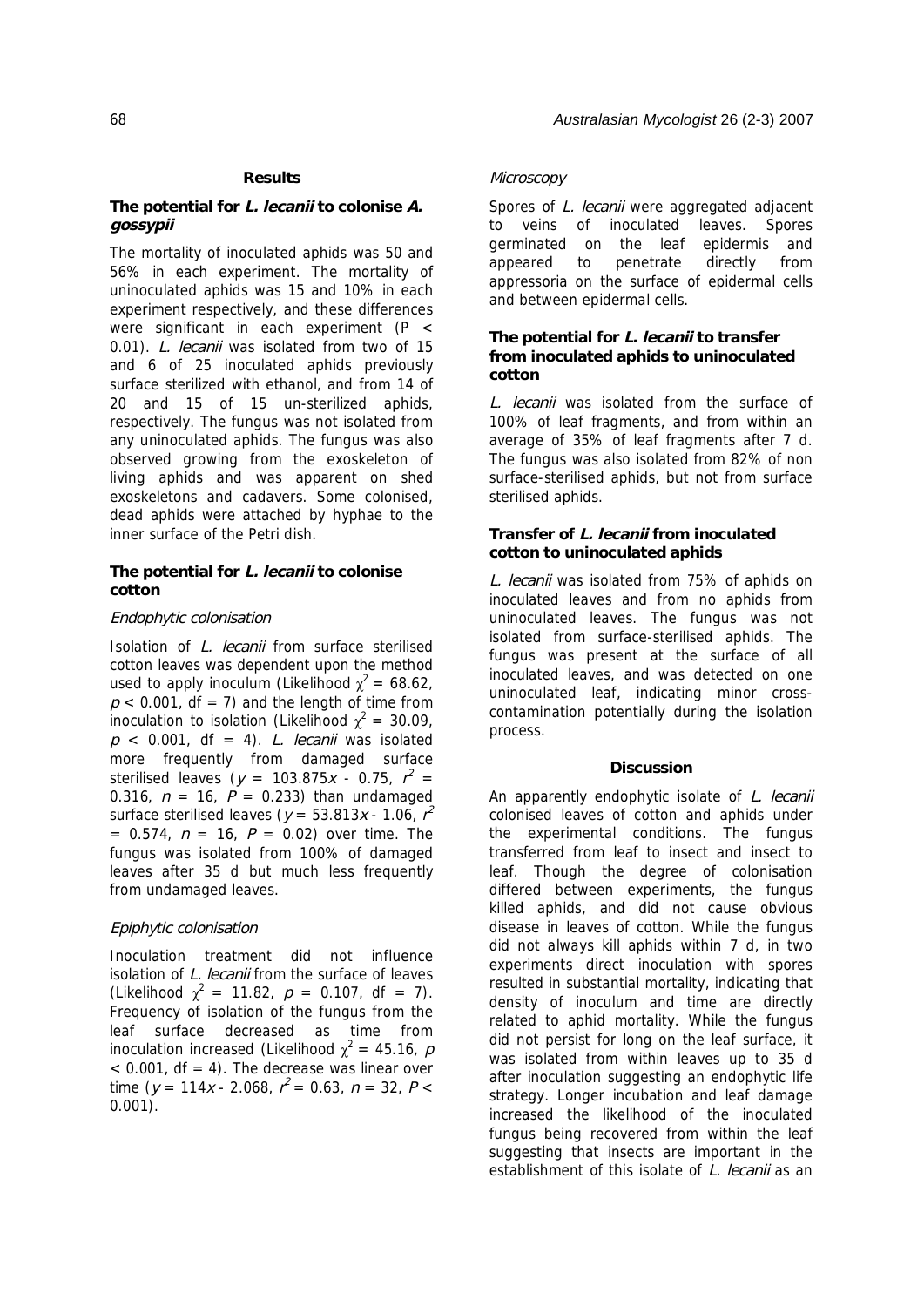endophyte in cotton. Microscopic examination confirmed the presence of the fungus on the surface of leaves and indicated that spores of the fungus germinated and grew on the leaf surface, and penetrated the leaf following inoculation. While leaf damage increased colonisation, germ tubes of the fungus directly penetrated surfaces of leaves, indicating possible fungal colonisation of intact leaves. L. lecanii has the potential to colonise both the leaves of cotton and one aphid pest of cotton, confirming the status of the isolate of L. lecanii used in this study as both endophyte and entomopathogen.

The high humidity under our experimental conditions was intended to enhance colonisation of plant and insect, and to investigate the possibility of transfer between hosts. Colonisation of insects by L. lecanii is increased under conditions of high humidity (Gillespie & Claydon 1989). Utilization of L. lecanii as a biocontrol agent of A. gossypii in the field will require periods of high humidity to facilitate colonisation of insect and plant. Extended periods of high humidity do occur in cotton fields in Australia, specifically during the middle of the growing season, when the canopy of the crop is closed and the crop is irrigated weekly (pers. comm. Dr L.J. Wilson CSIRO Entomology, Narrabri, Australia). In addition, A. gossypii is most commonly found in the lower canopy (Hardee et al. 1994), where humidity is high, thus indicating potential for direct contact between the fungus and aphid within the closed canopy.

Conidia of Lecanicillium spp. are unlikely to survive exposure to environmentally realistic levels of ultraviolet (UV) radiation (Braga et al. 2002). Sadras & Wilson (1997) demonstrated that the canopy of a mid-late season cotton crop can intercept > 80% of photosynthetically active radiation. Consequently, it is unlikely that conidia in the lower canopy are exposed to deleterious levels of UV radiation. However, this remains to be tested.

These findings indicate potential for an interaction between L. lecanii, A. gossypii and cotton in the field that may explain the isolation of endophytic L. lecanii from field grown cotton. Colonisation of the plant provides the fungus with a stable and nutritious insect-attracting environment. If the

aphid reached pest densities, leaf damage may increase the likelihood of fungal colonisation of plant tissues. In addition, the presence of endophytic colonies might increase colonisation of aphids. Colonised aphids may disperse the fungus between plant tissues, and plants, becoming foci of inoculum post mortem. Lastly, the fungus may also parasitise fungi associated with plants and aphids. These hypotheses remain to be explored under field conditions.

The presence of the fungus within the plant may induce plant responses (Schultz et al. 1999) resulting in changes in aphid behavior (Underwood 1999). Thus good reason exists to explore the potential for this fungus to reduce feeding and/or reproduction of aphids in the field.

#### **Acknowledgements**

We thank Dr Michael Priest of NSW Department of Primary Industries for identifying our isolate of the fungus. The research was partly funded by the Australian Cotton Cooperative Research Centre.

#### **References**

- Bing, L.A. & Lewis, L.C. (1992). Endophytic Beauveria bassiana (Balsamo) Vuillemin in corn: the influence of the plant growth stage and Ostrinia nubilalis (Hubner). Biocontrol Science and Technology **2,** 39-47.
- Braga, G.U.L., Rangel, D.E.N., Flint, S.D., Miller, C.D., Anderson, A.J. & Roberts, D.W. (2002). Damage and recovery from UV-B exposure in conidia of the entomopathogens Verticillium lecanii and Aphanocladium album. Mycologia **94,** 912-920.
- Dingle, J. & McGee, P. A. (2003). Some endophytic fungi reduce the density of pustules of Puccinia recondita f.sp. tritici in wheat. Mycological Research **107,** 310-316.
- Gillespie, A.T. & Claydon, N. (1989). The use of entomogenous fungi for pest control and the role of toxins in pathogenesis. Pesticide Science **27,** 203-215.
- Hardee, D.D., Smith, M.T., Weathersbee, A.A., III & Snodgrass, G.L. (1994). Sampling of the cotton aphid (Homoptera; Aphididae) in cotton. Southwestern Entomologist **19,** 22.
- Inglis, G. D., Goettel, M. S., Butt, T. M. & Strasser, H. (2001). Use of hyphomycetous fungi for managing insect pests, pp. 23-69,